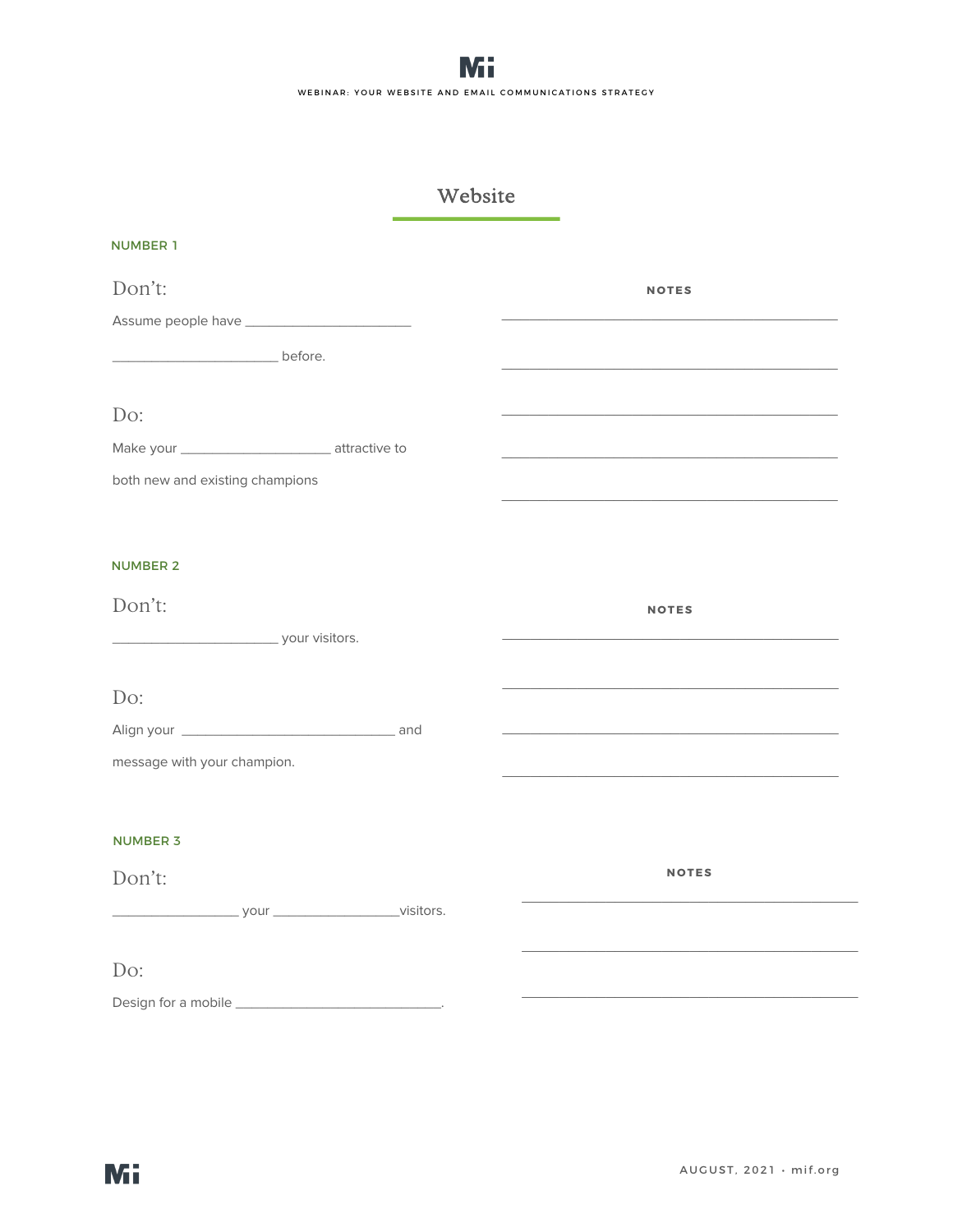| <b>NUMBER 4</b> |  |  |  |
|-----------------|--|--|--|

| N                                                       |              |
|---------------------------------------------------------|--------------|
| Don't:                                                  | <b>NOTES</b> |
|                                                         |              |
|                                                         |              |
| Do:                                                     |              |
|                                                         |              |
|                                                         |              |
|                                                         |              |
|                                                         |              |
| <b>NUMBER 5</b>                                         |              |
| Don't:                                                  | <b>NOTES</b> |
| Make it difficult to _______________________________.   |              |
|                                                         |              |
| Do:                                                     |              |
|                                                         |              |
| Before your campaign begins.                            |              |
|                                                         |              |
|                                                         |              |
| <b>BONUS</b>                                            |              |
| Don't:                                                  | <b>NOTES</b> |
| Make it only about ___________________________________. |              |
|                                                         |              |
| Do:                                                     |              |
|                                                         |              |
| ways for people to engage.                              |              |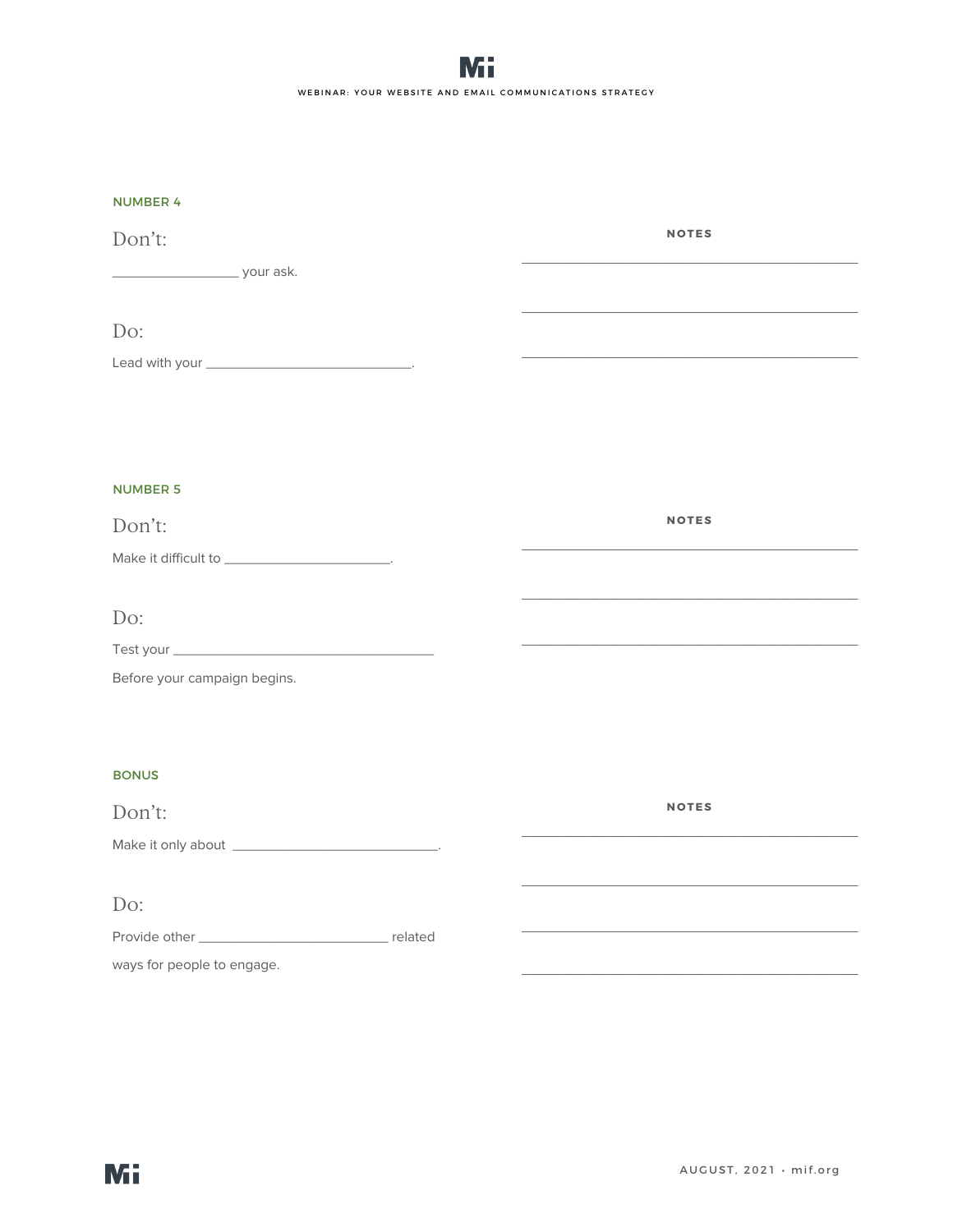## Email

| <b>NUMBER 6</b>                    | <b>NOTES</b> |
|------------------------------------|--------------|
| Don't:                             |              |
|                                    |              |
|                                    |              |
| Do:                                |              |
|                                    |              |
|                                    |              |
| quick as possible.                 |              |
|                                    |              |
|                                    |              |
| <b>NUMBER 7</b>                    | <b>NOTES</b> |
| Don't:                             |              |
| Use misleading, cute, or deceptive |              |
|                                    |              |
|                                    |              |
| Do:                                |              |
| Make your subject line match your  |              |
|                                    |              |
|                                    |              |
| <b>NUMBER 8</b>                    |              |
|                                    |              |
| Don't:                             | <b>NOTES</b> |
|                                    |              |
| multiple devices and browsers.     |              |
|                                    |              |
| Do:                                |              |
|                                    |              |
|                                    |              |